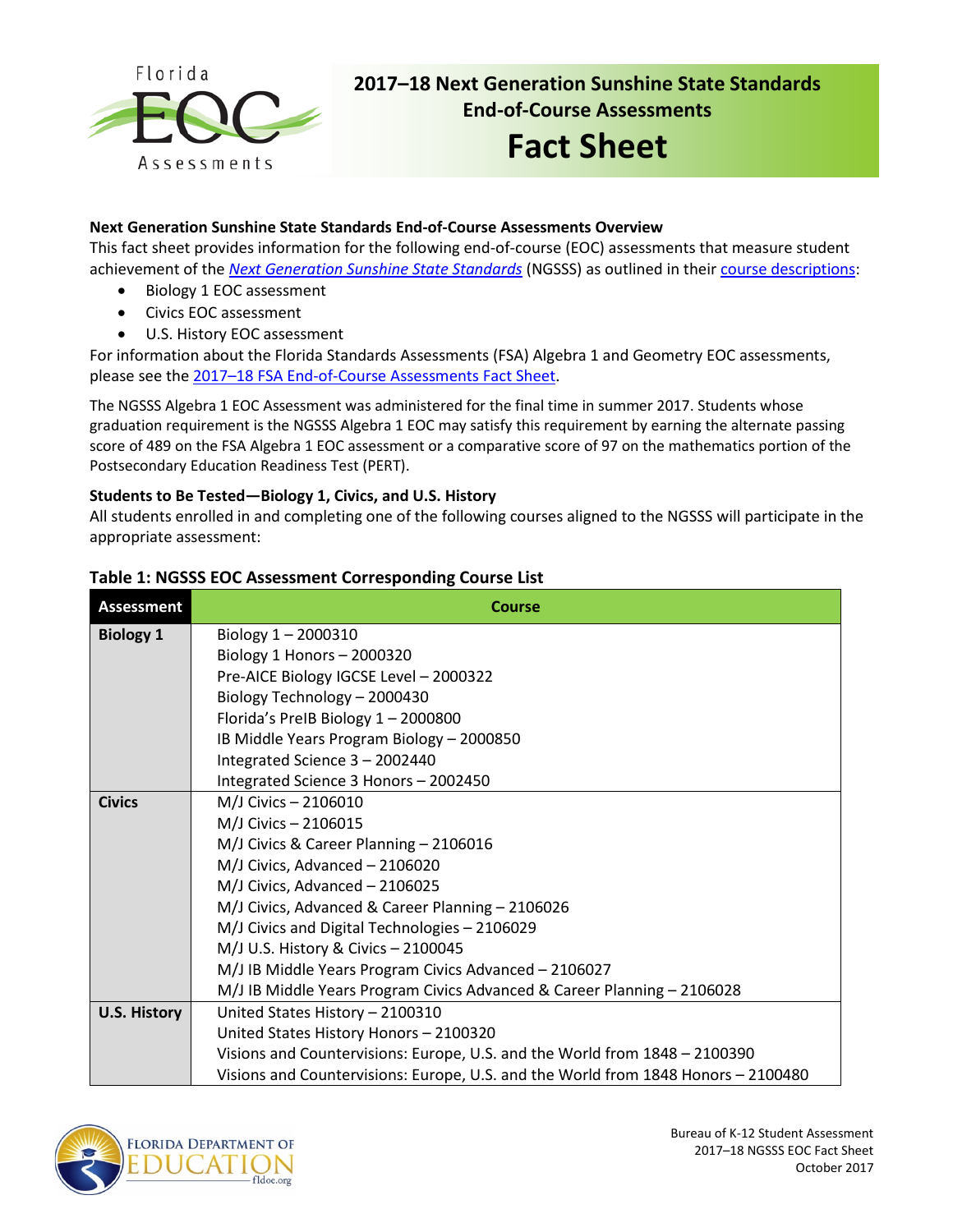The following students are eligible to participate in the NGSSS Biology 1, Civics and U.S. History EOC assessments:

- Students who have not yet taken the assessment to be averaged as 30% of their course grade.
- Students who are in grade forgiveness programs and wish to retake the assessment to improve their course grade.

2

- Students who need to earn a passing score for a standard diploma with a Scholar designation (Biology 1 and U.S. History only).
- Students in a credit acceleration program (CAP) who wish to take the assessment to earn course credit (Biology 1 and U.S. History only).
- Students enrolled in an accelerated course that satisfies the appropriate course requirement but does not require participation in the EOC assessment (Biology 1 only).

In accordance with section 1008.22(3)(b)2., Florida Statutes, middle grades students will not be tested on both the Statewide Science Assessment and the Biology 1 EOC assessment. Students enrolled in Biology 1 must take the EOC assessment, not the Statewide Science Assessment.

### **Test Administration Schedule**

For a full schedule of all statewide assessments, see the 2017-18 Statewide Assessment Schedule.

### **Test Administration Information**

- The NGSSS EOC assessments are delivered via a computer-based test (CBT) platform called TestNav 8.
- Paper-based versions (regular print, large print, braille and one-item-per-page) of CBT assessments are provided for students with disabilities who cannot access assessments on the computer, as specified in their Individual Educational Plans (IEPs) or Section 504 plans.
- CBT accommodations (e.g., text-to-speech) are available for students whose IEPs or 504 plans indicate these accommodations.
- Each NGSSS EOC assessment is given in one 160-minute session with a 10-minute break after the first 80 minutes.
- Any student not finished by the end of the 160-minute session may continue working for up to the length of a typical school day.
- There are multiple forms of each NGSSS EOC assessment. The number and type of items are as described below:
	- o For Biology 1, there are 60–66 multiple-choice items.
	- o For Civics, there are 52–56 multiple-choice items.
	- o For U.S. History, there are 50–60 multiple-choice items.
- For the Biology 1 EOC, students are provided with a four-function calculator, Periodic Table of the Elements, and CBT Work Folder.

## **Practice Tests**

- Computer-based practice tests (ePATs) are available on [PearsonAccess Next.](http://download.pearsonaccessnext.com/fl/fl-practicetest.html?links=true) Teachers, parents/guardians and students can review the browser-based ePAT for each assessment.
- Students are required to participate in an ePAT practice session at their school prior to testing, unless they have taken the subject test previously.
- Paper-based regular print practice tests are available on the Florida Department of Education (FDOE) [EOC page.](http://www.fldoe.org/accountability/assessments/k-12-student-assessment/end-of-course-eoc-assessments) Districts may order paper-based large print or braille practice materials for students participating with these accommodations.